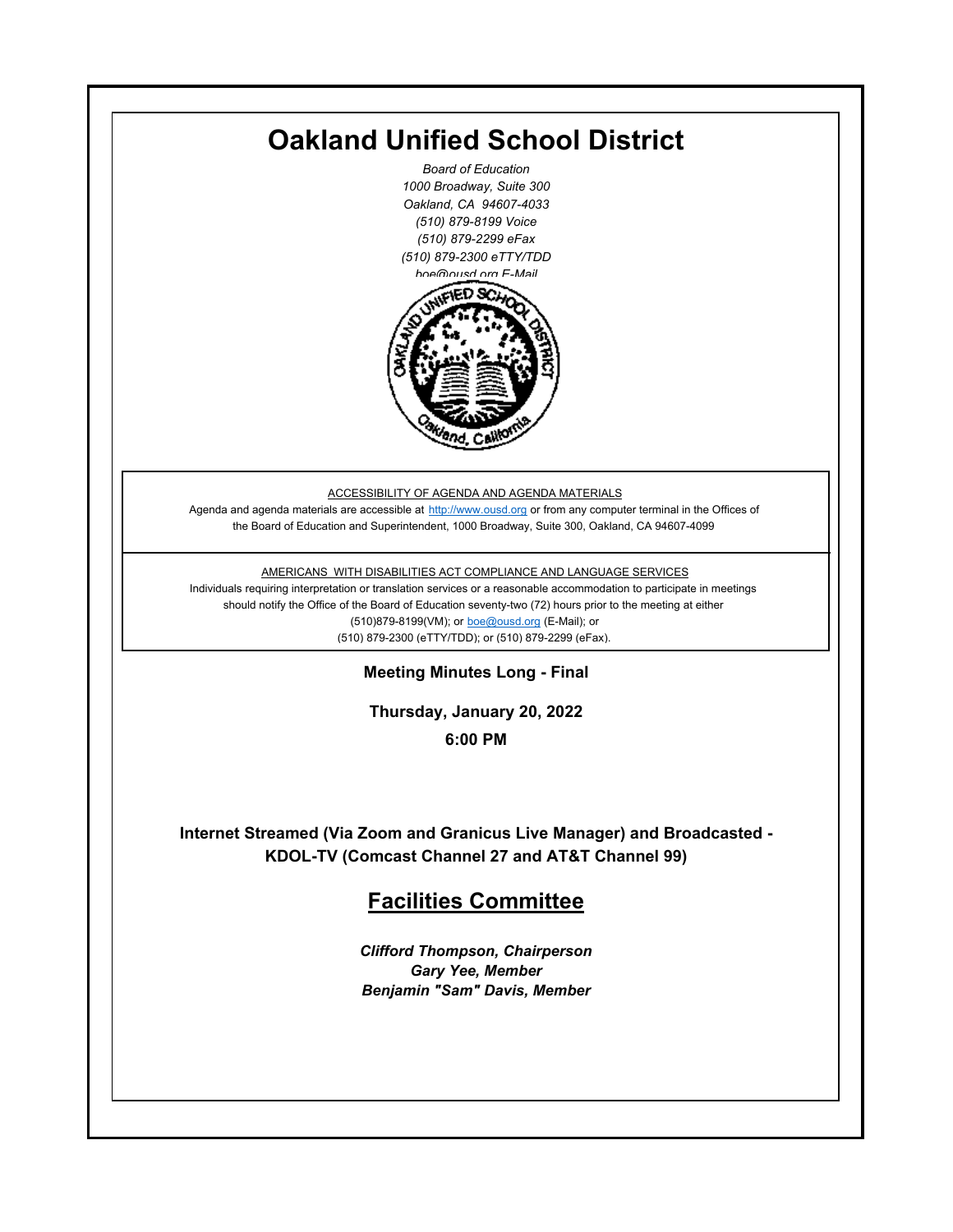LEY CUMPLIMIENTO PARA AMERICANOS CON DISCAPACIDADES Y SERVICIO DE IDIOMAS Personas que requieran servicios de traducción o interpretación o facilidades razonables para participar en juntas deberán notificar a la Oficina de la Mesa Directiva de Educación setenta y dos (72) horas antes de la junta ya sea al (510)879-8199(VM); o boe@ousd.org (E-Mail); o (510) 879-2300 (eTTY/TDD); o (510) 879-2299 (eFax).

#### 美国残障人士法案條例遵守及語言服務

個别人士需要傳譯及翻譯服務或有合理安排去參與會議的應該在舉行會議之前的七十二 (72) 小時通知教育委員 會。請致電(510)879-8199(留言);或 boe@ousd.org (電郵) ;或(510) 879-2300 (電子文字電話/聽障專用電信 設備 (eTTY/TDD));或(510)879-2299(電子圖文傳真 (eFax))。

### TUÂN HÀNH ĐẠO LUẬT NGƯỜI MỸ KHUYẾT TẤT VÀ DỊCH THUẬT

Những người nào cần thông ngôn hay phiên dịch hay một sắp xếp hợp lý nào để tham gia các buổi họp phải thông báo Văn phòng của Hội đồng Giáo dục bảy mươi hai (72) tiếng đồng hồ trước buổi họp, số điện thoại (510)879-8199 (VM); hay là boe@ousd.org (E-Mail); hay là (510) 879-2300 (eTTY/TDD); hay là số (510) 879-2299 (eFax).

## សេវាបកប្រែភាសា និងការអនុលោមតាមច្បាប់ជនជាតិអាមេរិកាំងពិការ

អកណាដែលតេវការសេវាបកប្រែភាសាដោយផ្ទាល់មាត់ ឬជាលាយលក្ខអក្សរ ឬត្រូវការការជួយសម្រះសម្រលយ៉ាងសមរម្យ មយ ដើម្បីចលរមកងកិច្ចប្រជុំនានានោះ ត្រូវផ្តល់ដំណឹងទៅកាន់ទីការិយាល័យនៃក្រមប្រឹក្សាអប់រំ ឱ្យបានចិតសិបពី (72) ម៉ោង ម្មនកិច្ចប្រជុំ តាមរយៈទូរស័ព្ទ:លេខ (<u>510) 879-8199</u> បុតាមរយៈអ៊ីមែល <u>boe@ousd.org</u> បុទ្**រ**ស័ព្ទ eTTY/TDD លេខ (510) 879-2300 ប៊ូទ្មិសារលេខ (510) 879-2299។

الامتثال لقانون الأمريكيين نو ي الإعاقات (ADA) وتوفير الخدمات اللغوية من يحتاج إلى خدمات التر جمة المكتوبة أو خدمات التر جمة الفورية أو الترتيبات التيسيرية المعفّولة لكي يساهم في الإجتماعات فالمرجو منه إبلاغ مكتب إدارة التعليم إثنين وسبعين (72) ساعة قبل الإجتماع بوسيلة من الوسائل التالية: البريد الإلكتروني: 510.879.2299 boe@ousd.org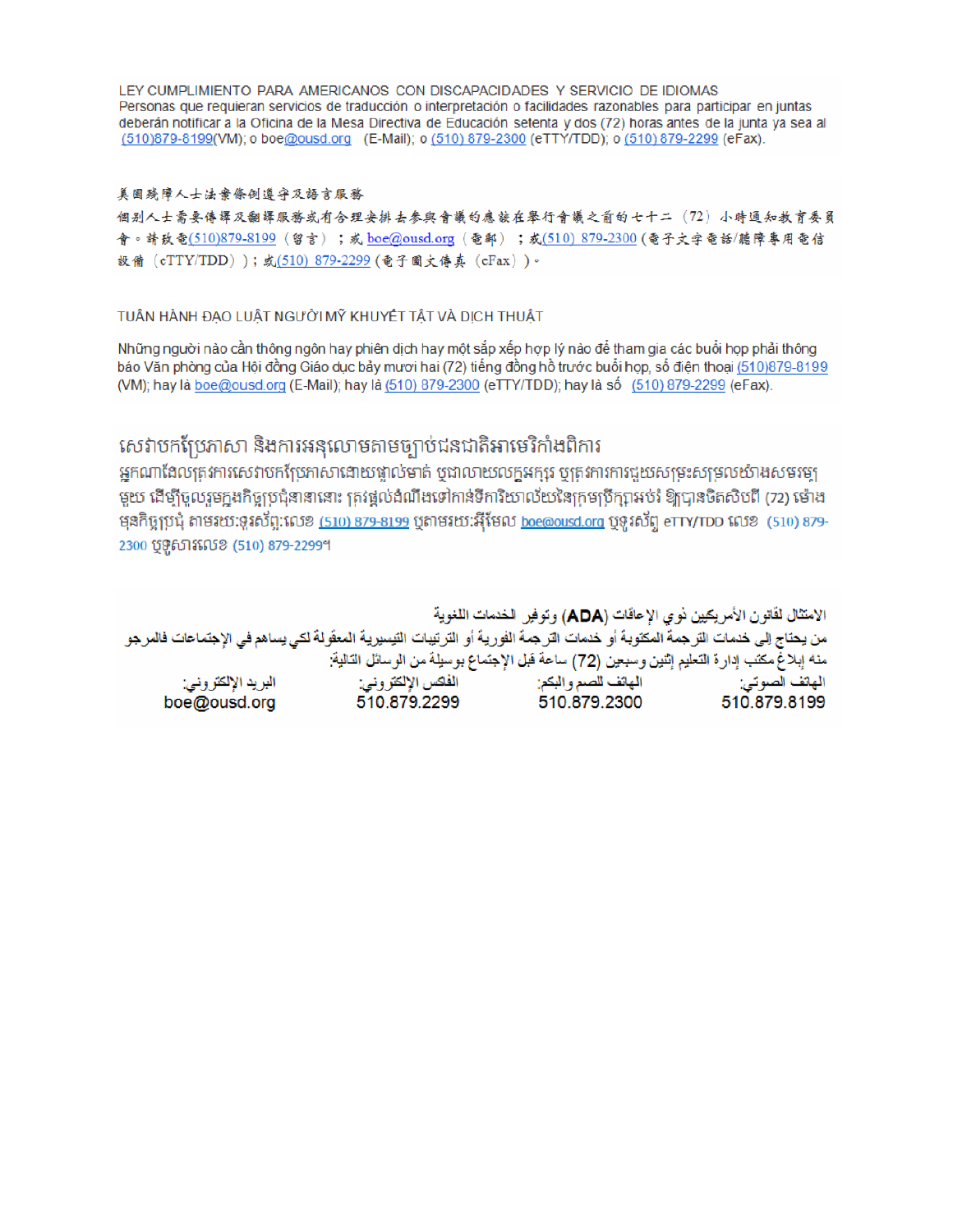# **NOTICE – EXCLUSIVELY VIRTUAL MEETING**

# **NOTICE – EXCLUSIVELY VIRTUAL MEETING (CONTINUED)**

## **A. Call to Order**

*Chairperson Clifford Thompson called the January 20, 2022, Facilities Committee Meeting to order at 6:01 P.M.*

### **B. Roll Call**

|  | <b>Present</b> 2 - Chairperson Clifford Thompson |
|--|--------------------------------------------------|
|  | Member Benjamin "Sam" Davis                      |
|  | Absent 1 - Member Gary Yee                       |

## **C. Speaker Request Cards/Modification(s) To Agenda**

### **D. Adoption of Committee Minutes**

| ₿ | $D-1$ | 22-0104 | Minutes - Facilities Committee – December 16, 2021                                                                                                                                                                                                                 |
|---|-------|---------|--------------------------------------------------------------------------------------------------------------------------------------------------------------------------------------------------------------------------------------------------------------------|
|   |       |         | Adoption by the Facilities Committee of its Meeting Minutes of<br>December 16, 2021.                                                                                                                                                                               |
|   |       |         | Minutes - Facilities Committee – December 16, 2021<br><b>Attachments:</b>                                                                                                                                                                                          |
|   |       |         | <b>Public Comment - None</b>                                                                                                                                                                                                                                       |
|   |       |         | A motion was made by Member Davis, seconded by Chairperson<br>Thompson, that the December 16, 2021, Facilities Committee Minutes<br>be Adopted. The motion carried by the following vote:<br>Aye: 2 - Chairperson Clifford Thompson<br>Member Benjamin "Sam" Davis |
|   |       | Absent: | 1 - Member Gary Yee                                                                                                                                                                                                                                                |
|   |       |         | Enactment No: 22-0137                                                                                                                                                                                                                                              |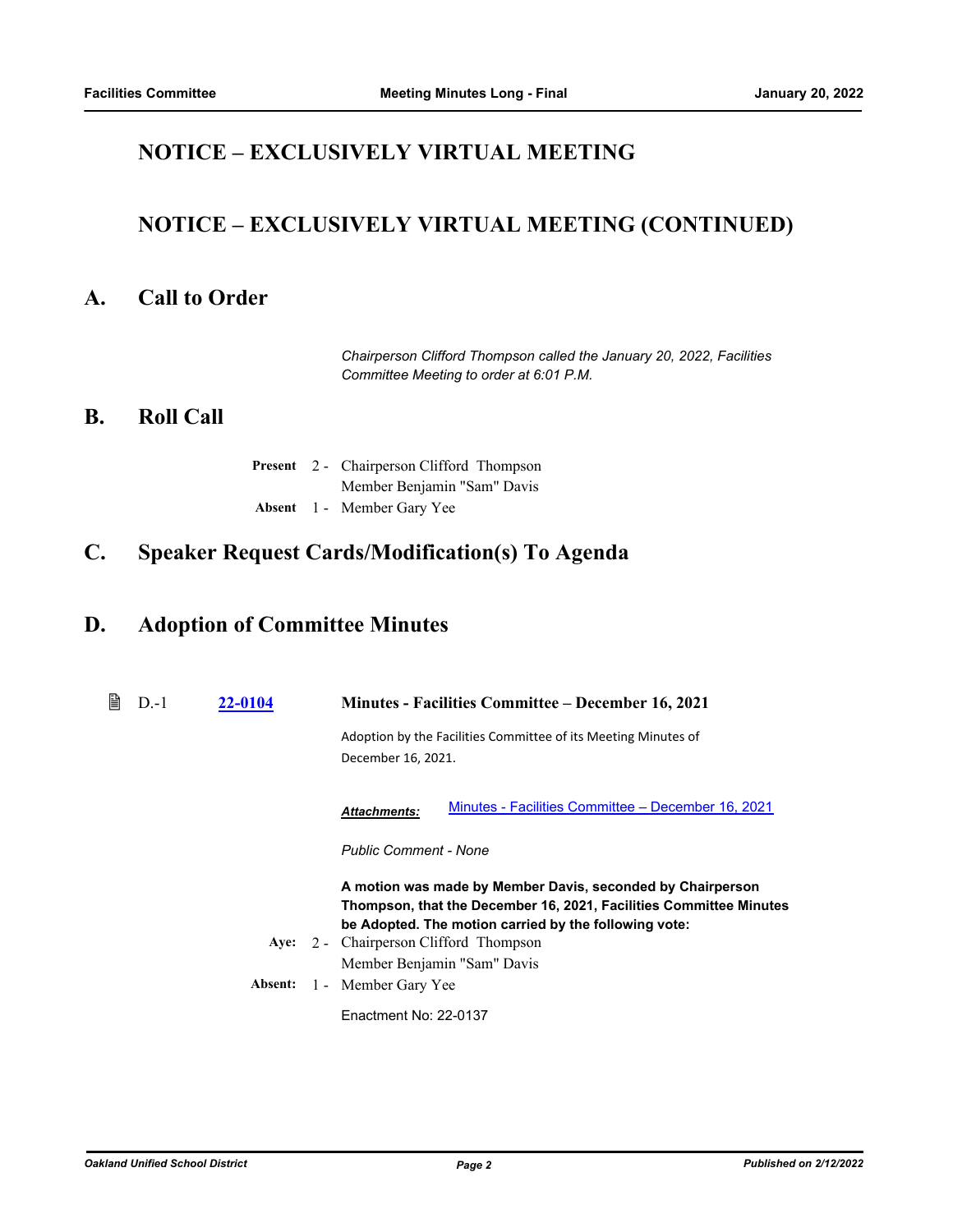# **E. Adoption of the Committee General Consent Report**

*None*

## **F. Unfinished Business**

*None*

## **G. New Business**

### **Roll Call (Secretary's Observation)**

*President Gary Yee is present at the Facilities Committee Meeting at 6:06 P.M.* Present 3 - Chairperson Clifford Thompson Member Benjamin "Sam" Davis Member Gary Yee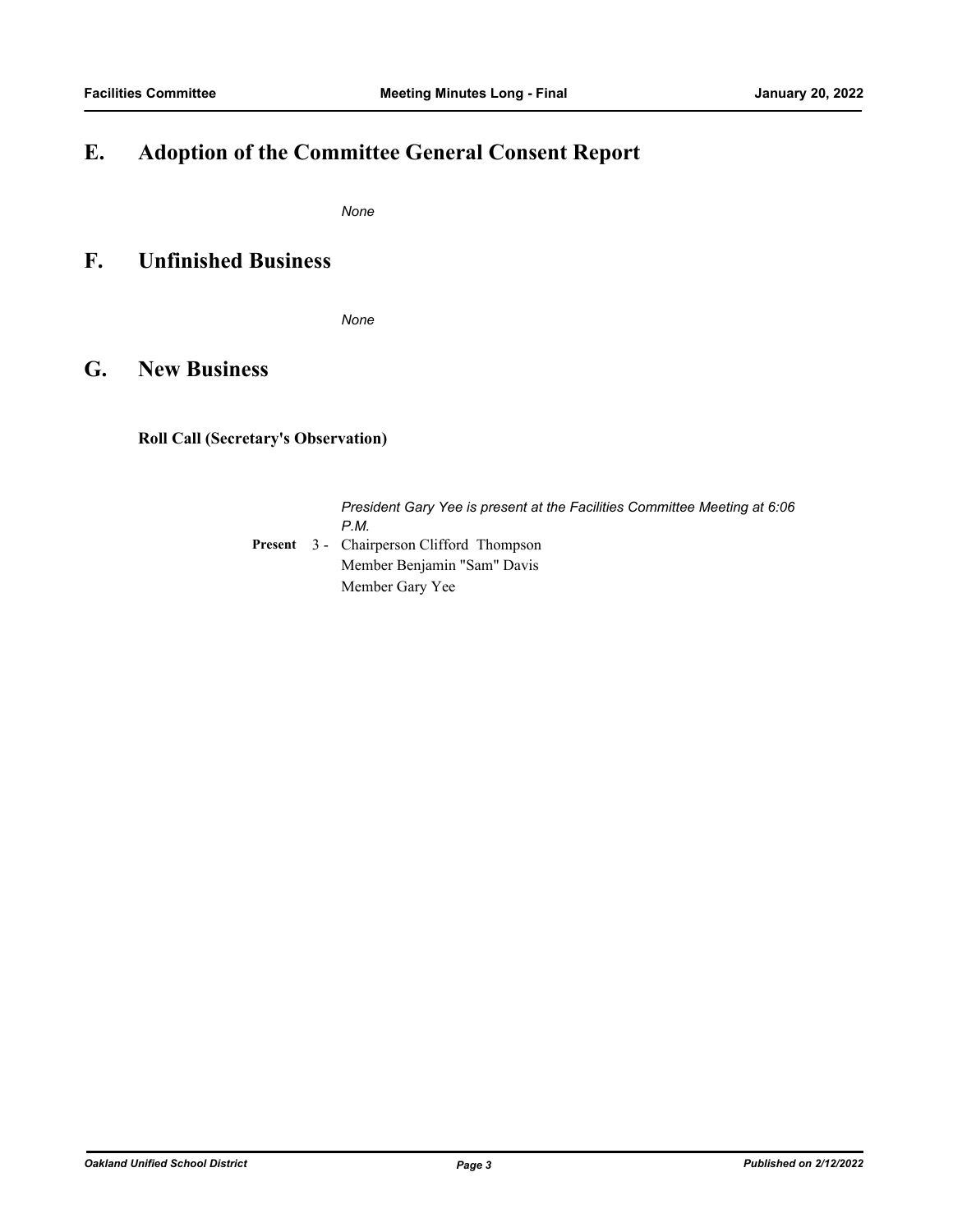| $G - 1$ | 22-0114 | <b>Report - Facilities Committee - Updates</b>                                                                                                                                                                                                                                                                                                         |
|---------|---------|--------------------------------------------------------------------------------------------------------------------------------------------------------------------------------------------------------------------------------------------------------------------------------------------------------------------------------------------------------|
|         |         | An oral Report to the Facilities Committee by the Deputy Chief Facilities<br>Planning and Management, or Designee, on Measure Y Implementation<br>Status.                                                                                                                                                                                              |
|         |         | Tadashi Nakadegawa gave a report on Measure Y Implementation Status:                                                                                                                                                                                                                                                                                   |
|         |         | Central Administrative Office at Cole started construction. August of 2023 on<br>track to completion.                                                                                                                                                                                                                                                  |
|         |         | <b>McClymonds High School Renovation Project</b><br>- Currently on the Architectural Design Phase.                                                                                                                                                                                                                                                     |
|         |         | Coliseum College Preparatory Academy Renovation Project<br>- Currently on the Architectural Design Phase.                                                                                                                                                                                                                                              |
|         |         | Claremont Middle School Cafeteria Replacement Project<br>- Currently at Division of State Architect (DSA) for approval.<br>- Will bid project as soon as DSA is approved.<br>- Will start construction in 2022.                                                                                                                                        |
|         |         | Laurel Child Development Center Project<br>- Currently at DSA review process.<br>- Will bid project as soon as DSA is approved.<br>- Will start construction in 2022.                                                                                                                                                                                  |
|         |         | Roosevelt Middle School Project<br>- Currently on the Architectural Design Phase.                                                                                                                                                                                                                                                                      |
|         |         | Garfield Elementary Structural Analysis Project<br>- Currently at the selection phase.                                                                                                                                                                                                                                                                 |
|         |         | Conducted interviews for architects, inspectors of record, testing lab<br>technicians, environmental consultants, surveyors, and other contractors to<br>carry out Facilities projects.                                                                                                                                                                |
|         |         | Working on presentation to Facilities Committee and the Board of Education<br>on 200 million Districtwide Initiatives funds. Currently finalized the staff<br>proposal and in review by Lisa Grant-Dawson, Chief Business Officer, and<br>senior leadership. Planning to present the presentation to the Facilities<br>Committee on February 17, 2022. |
|         |         | Discussion: Vice President Benjamin "Sam" Davis, President Gary Yee,<br>Chairperson Clifford Thompson                                                                                                                                                                                                                                                  |
|         |         |                                                                                                                                                                                                                                                                                                                                                        |

*Public Comment: Assata Olugbala*

**Discussed**